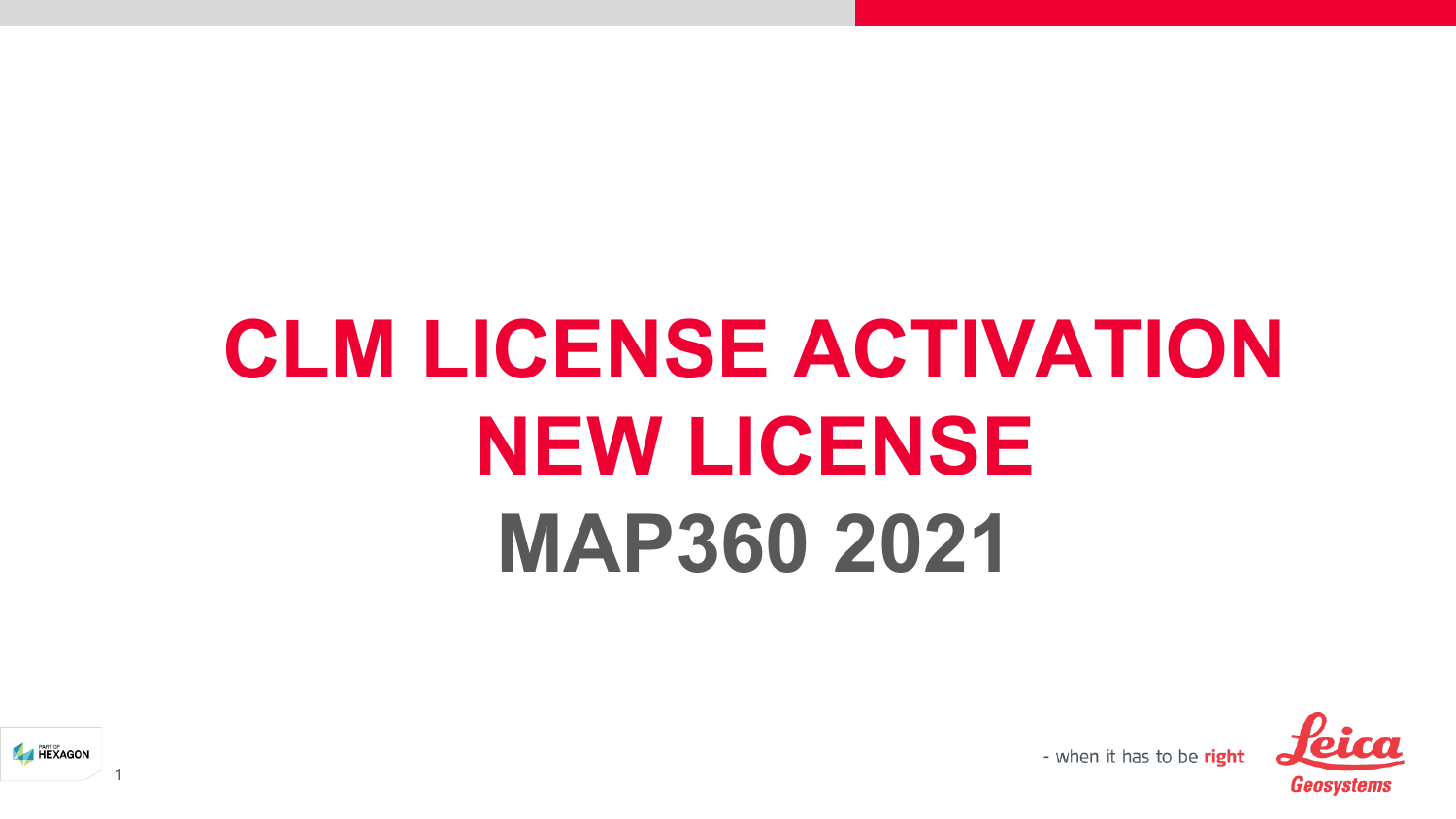## **1. Locate your Entitlement ID (EID)**

|                               | - when it has to be right                                                                                                                                                                                                                         |                                                                                                                                                                                                                                                                                                                                                                                                                                                                                                                                                                                     |
|-------------------------------|---------------------------------------------------------------------------------------------------------------------------------------------------------------------------------------------------------------------------------------------------|-------------------------------------------------------------------------------------------------------------------------------------------------------------------------------------------------------------------------------------------------------------------------------------------------------------------------------------------------------------------------------------------------------------------------------------------------------------------------------------------------------------------------------------------------------------------------------------|
|                               |                                                                                                                                                                                                                                                   |                                                                                                                                                                                                                                                                                                                                                                                                                                                                                                                                                                                     |
|                               |                                                                                                                                                                                                                                                   |                                                                                                                                                                                                                                                                                                                                                                                                                                                                                                                                                                                     |
| MADORD Bas                    |                                                                                                                                                                                                                                                   |                                                                                                                                                                                                                                                                                                                                                                                                                                                                                                                                                                                     |
| 00107-79315-00032-11191-15852 |                                                                                                                                                                                                                                                   |                                                                                                                                                                                                                                                                                                                                                                                                                                                                                                                                                                                     |
| <b>Description</b>            | <b>Quantity</b>                                                                                                                                                                                                                                   |                                                                                                                                                                                                                                                                                                                                                                                                                                                                                                                                                                                     |
| MAP360 Base                   | ł                                                                                                                                                                                                                                                 |                                                                                                                                                                                                                                                                                                                                                                                                                                                                                                                                                                                     |
|                               |                                                                                                                                                                                                                                                   |                                                                                                                                                                                                                                                                                                                                                                                                                                                                                                                                                                                     |
|                               |                                                                                                                                                                                                                                                   |                                                                                                                                                                                                                                                                                                                                                                                                                                                                                                                                                                                     |
|                               |                                                                                                                                                                                                                                                   |                                                                                                                                                                                                                                                                                                                                                                                                                                                                                                                                                                                     |
|                               |                                                                                                                                                                                                                                                   |                                                                                                                                                                                                                                                                                                                                                                                                                                                                                                                                                                                     |
|                               |                                                                                                                                                                                                                                                   |                                                                                                                                                                                                                                                                                                                                                                                                                                                                                                                                                                                     |
|                               |                                                                                                                                                                                                                                                   |                                                                                                                                                                                                                                                                                                                                                                                                                                                                                                                                                                                     |
|                               |                                                                                                                                                                                                                                                   |                                                                                                                                                                                                                                                                                                                                                                                                                                                                                                                                                                                     |
|                               |                                                                                                                                                                                                                                                   |                                                                                                                                                                                                                                                                                                                                                                                                                                                                                                                                                                                     |
|                               |                                                                                                                                                                                                                                                   |                                                                                                                                                                                                                                                                                                                                                                                                                                                                                                                                                                                     |
|                               |                                                                                                                                                                                                                                                   |                                                                                                                                                                                                                                                                                                                                                                                                                                                                                                                                                                                     |
|                               |                                                                                                                                                                                                                                                   |                                                                                                                                                                                                                                                                                                                                                                                                                                                                                                                                                                                     |
|                               |                                                                                                                                                                                                                                                   |                                                                                                                                                                                                                                                                                                                                                                                                                                                                                                                                                                                     |
|                               |                                                                                                                                                                                                                                                   |                                                                                                                                                                                                                                                                                                                                                                                                                                                                                                                                                                                     |
|                               |                                                                                                                                                                                                                                                   | Leica Geosystems AG                                                                                                                                                                                                                                                                                                                                                                                                                                                                                                                                                                 |
|                               |                                                                                                                                                                                                                                                   | May Schmidteline Strates, 204<br>9436 Heerbrugg<br>41 71 727 3131<br><b>Switzerland</b>                                                                                                                                                                                                                                                                                                                                                                                                                                                                                             |
|                               | Leica Geosystems<br><b>Entitlement Certificate</b><br>MAP 360 Sketch (1yr)<br><b>Software License Agreement</b><br>Agreement available at:<br>http://www.leica-geosystems.com/swlicense<br>Register today at https://myworld.leica-geosystems.com | Leica Geosystems grants you the right to activate the following product(s):<br>1<br>The Entitlement ID will be required to activate the licenses during the installation process.<br>If you have any questions, please contact your local Leica Geosystems Sales & Support.<br>Rights and restrictions on the use of this product are set forth in the Leica Geosystems Software License<br>By registering your products in the online customer internet platform myWorld @ Leica Geosystems, full details<br>about your purchased products are available at your convenience 24/7. |

Customers who are purchasing a new license will receive an Entitlement Certificate after their order.

The EID is listed at the top of the document with the specific products that it entitles the user to listed below.

Customers who have been granted an EID to replace their Map360 Dongle will receive their EID via email and mailed letter.



- when it has to be right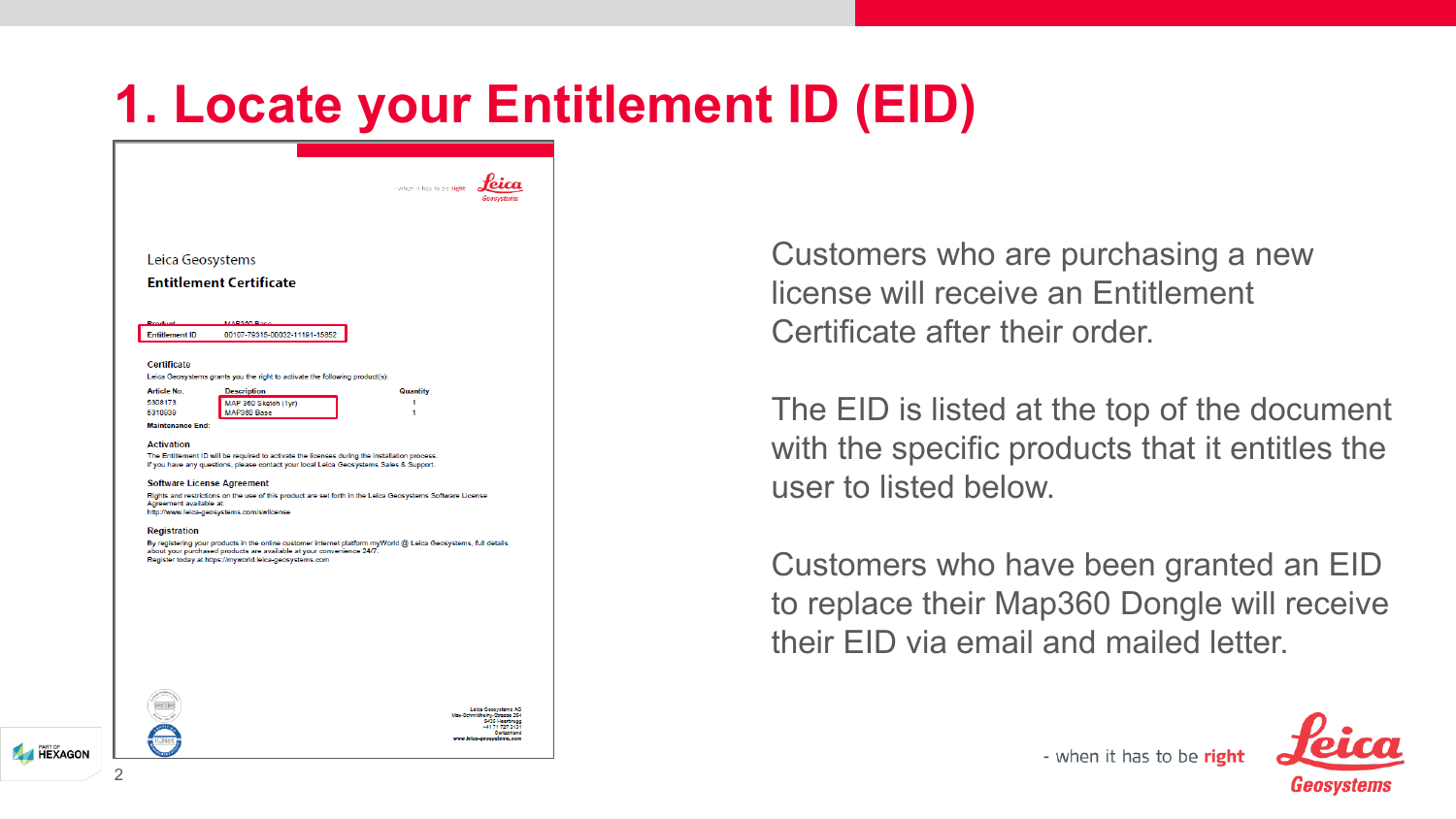### **2. Download and Install Map360**



The Leica Client License Manager (CLM) is installed with Map360.

[Download](http://help.leicaims.com/index.php?/Knowledgebase/Article/View/1/0/leica-geosystems-incident-mapping-suite-release-history#mps) Map360 and install it. Once installed run the program.

On the start-up screen, select Leica CLM and select the CLM Manager button.

This will start the CLM program. Leave Map360 running in the background.

- when it has to be right



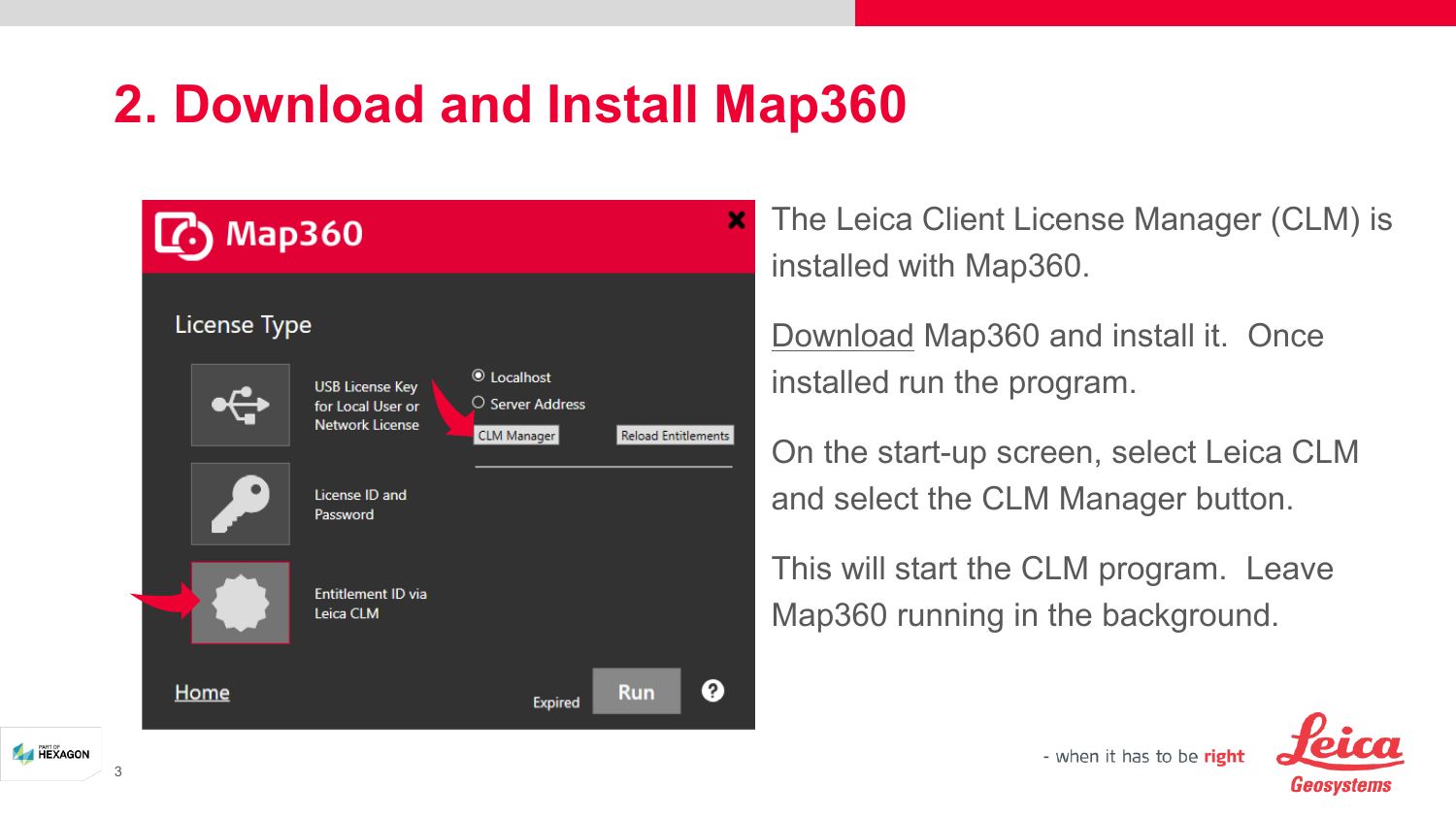# **3. Add your License (1 of 2)**



4

**A HEXAGON** 

- 1. Select **Add** from the top of the CLM interface.
- 2. Add your EID including all dashes.
	- 1. To enter multiple EIDs, separate them with a semicolon ";".
	- 2. Note: do not add any spaces between EIDs.
- 3. Select **Add** at the bottom of the window.



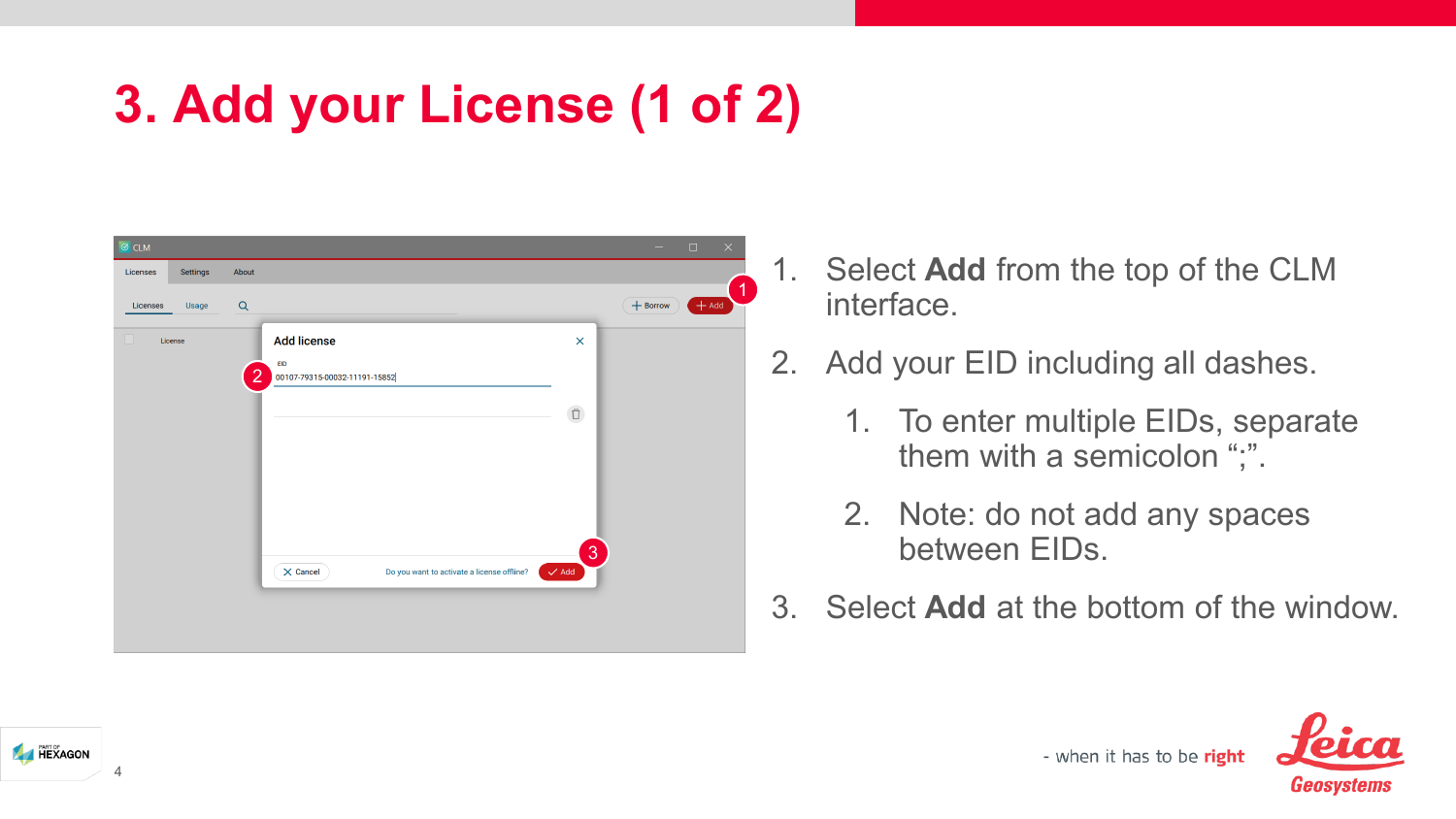# **3. Add your License (2 of 2)**



Note: You must have an internet connection to enable your license. If you do not, or your IT security prevents you from connecting to the internet, Please select **Do you want to activate a license offline?** at the bottom of the window for support.





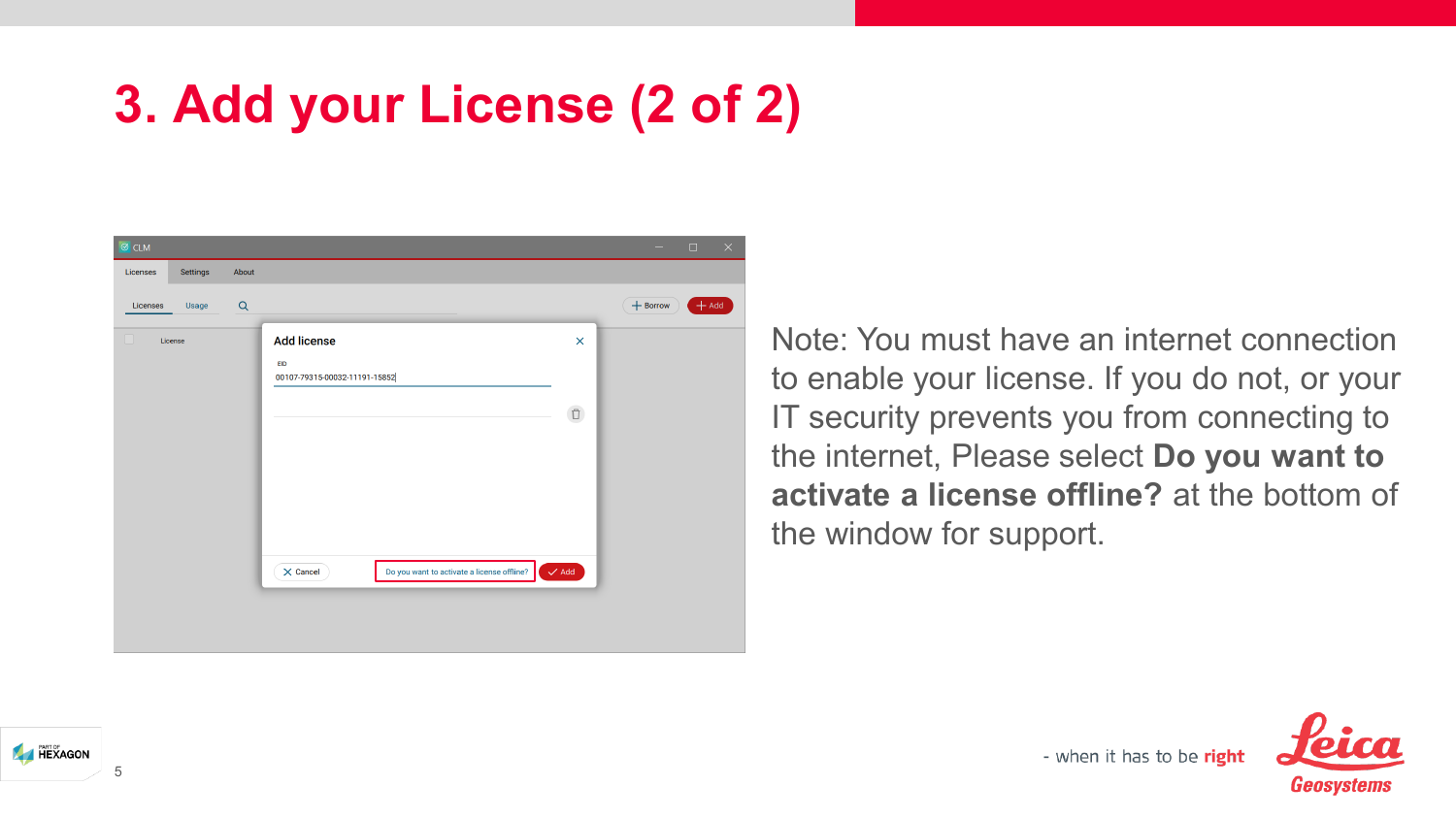## **4. Activate your license**

| CLM                                  |   |               |            | $\Box$<br>$\times$    |
|--------------------------------------|---|---------------|------------|-----------------------|
| <b>Settings</b><br>About<br>Licenses |   |               |            |                       |
| Q<br>Licenses<br>Usage               |   |               |            | $+$ Borrow<br>$+$ Add |
| License                              |   | <b>Status</b> | Type       |                       |
| $\vee$ 00107-79315-00032-11191-15852 |   | Valid         | Floating   | $\sim$                |
| Product                              |   | Quantity      | Expiration | Maintenance           |
| ~5308173                             |   | $\mathbf{1}$  | 03/31/22   | 03/31/22              |
| TLS_MAP360.Sketch                    | 1 |               |            |                       |
| TLS_MAP360_Maint.Sketch              | 1 |               |            |                       |
| > 5310939                            |   | $\mathbf{1}$  | 03/31/22   | 03/31/22              |
| > TLS_ServiceInfo                    |   | $\mathbf{1}$  | 03/31/22   | 03/31/22              |
|                                      |   |               |            |                       |
|                                      |   |               |            |                       |
|                                      |   |               |            |                       |
|                                      |   |               |            |                       |
|                                      |   |               |            |                       |

The license will go through an activate stage.

Once complete, your license will be listed in your Licenses section. Expand the license to see its contents and its expiration or maintenance date.

You can now close the CLM program and return to Map360.



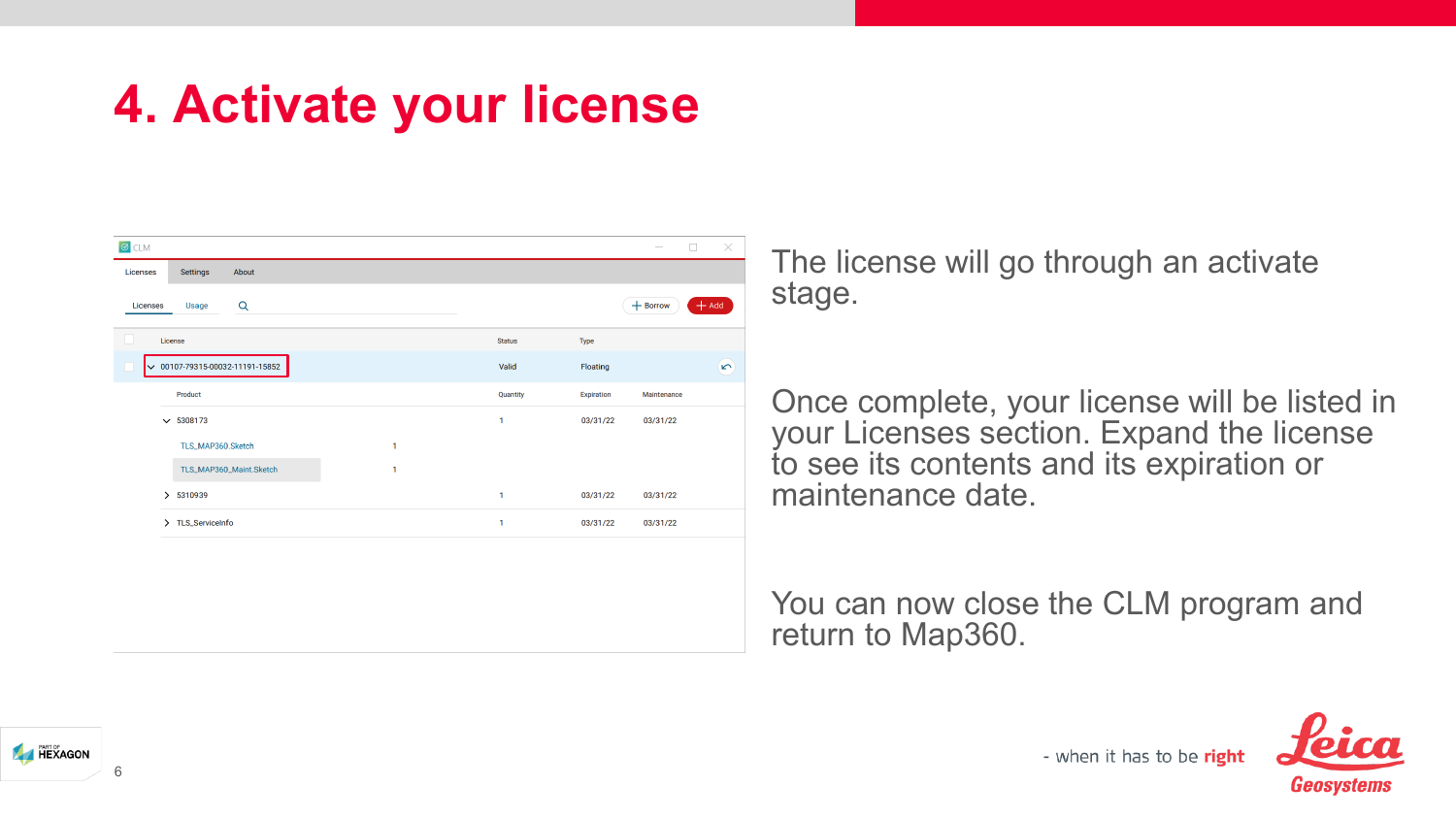## **5. Reload EID**



Close the CLM program.

Switch to Map360 and select Reload Entitlements.

Your license details will be displayed. Select the license option you want to use.

Press Run to start the program with your chosen license.

- when it has to be right



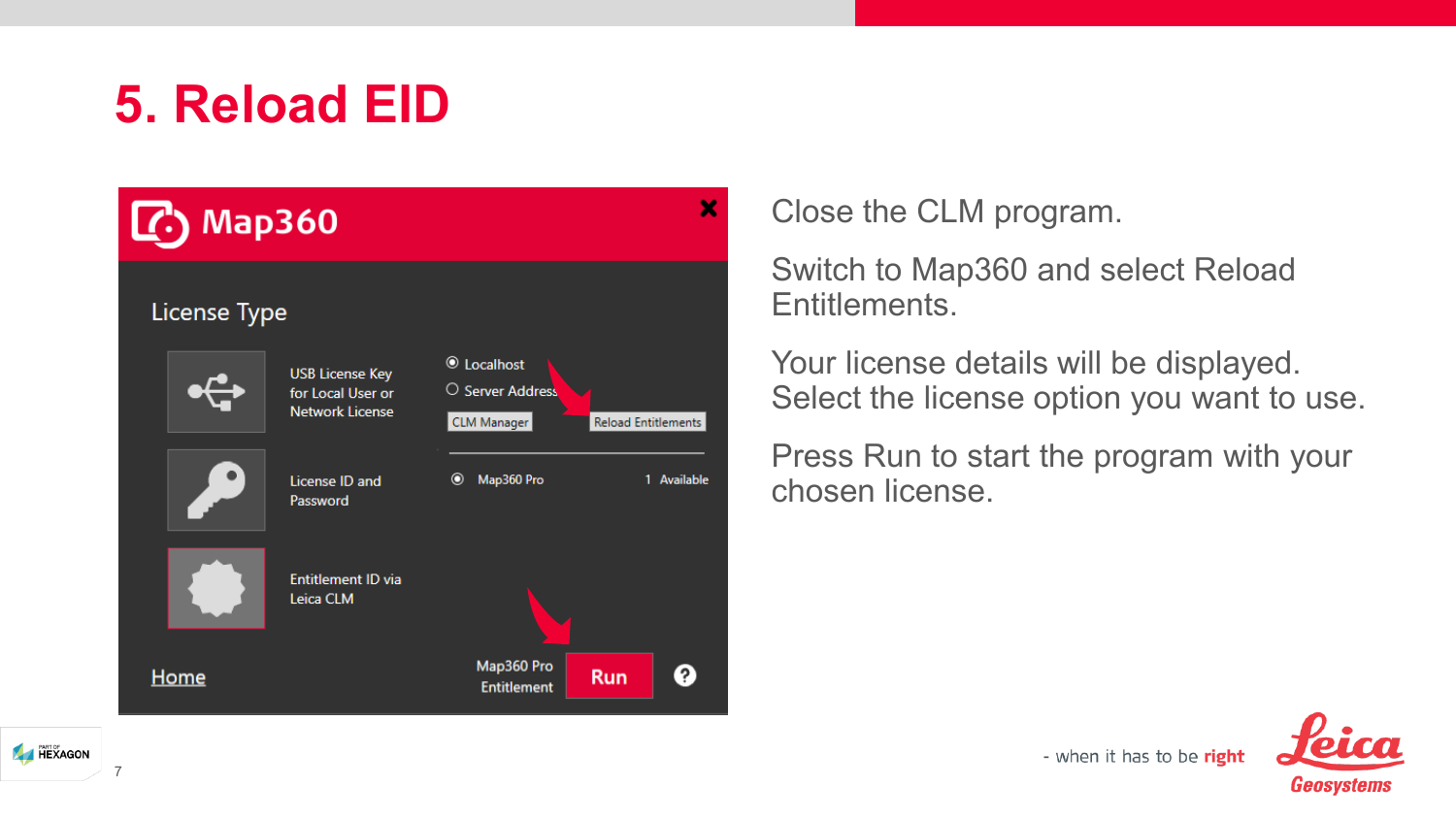### **6. Check that the EID is in Use (1 of 2)**



8

**THEXAGON** 

Click on the Help Ribbon and select About Map360.